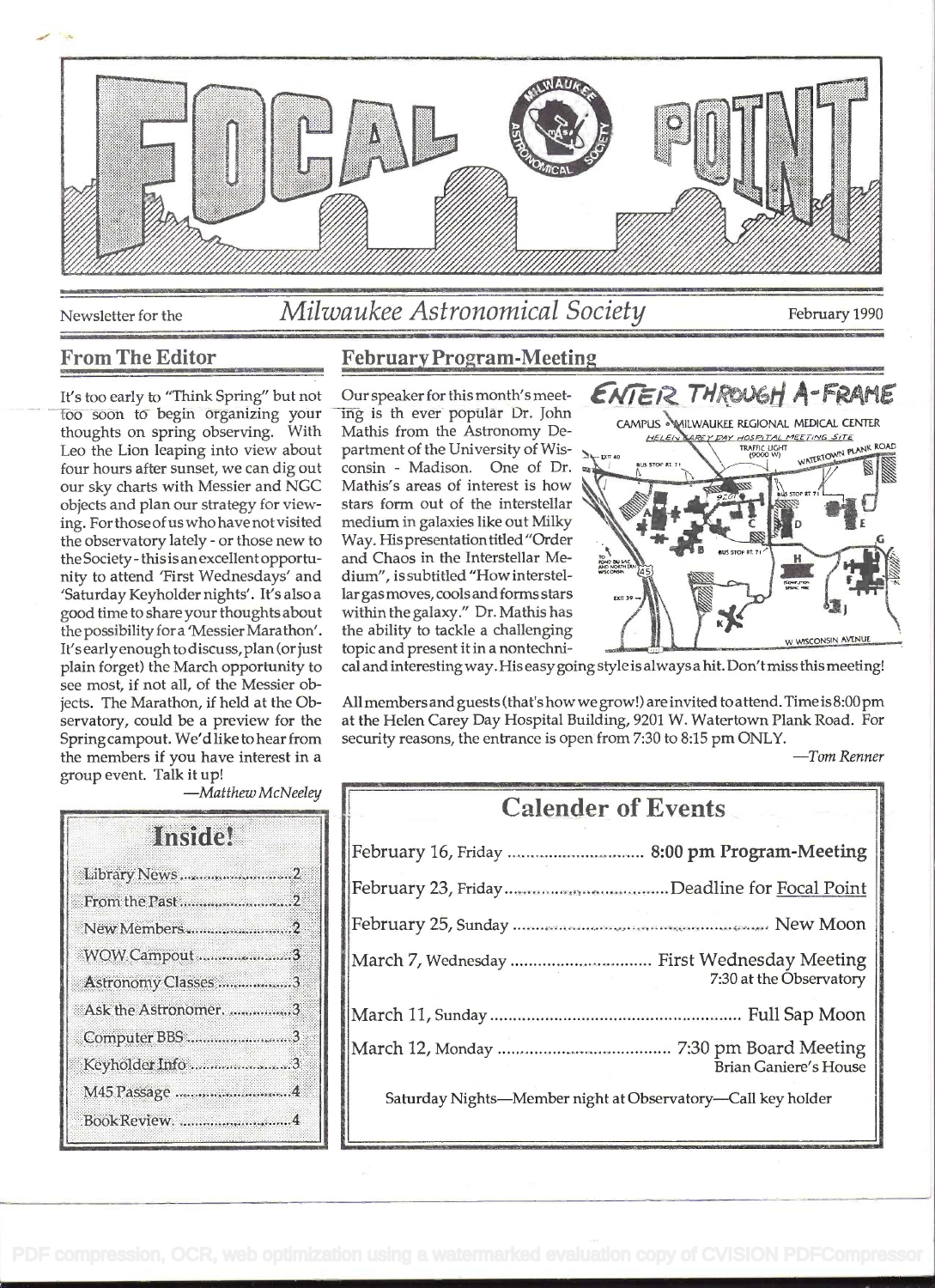Consider This a Valentine!<br>We amateurs celebrate our love affair with the sky in many ways. At open houses<br>and star parties, in lectures and articles, we shout ti from the rooftops. The music is borrowed from other hearts, an electronically radiated background. Other times,<br>the relationship is too personal to share with a crowd; quietly and alone, we  $DOUBLE$ the relationship is too personal to share with a crowd; quietly and alone, we  $\Box$  DOUBLE DOME faithfully watchand listen. The music builds within; and ifitshould escape our lips, the sound catches us by surprise.  $-20$  Years Ago

Poetry of the Heavens, authored, compiled and edited by Jerome J. Knuijt-an BOARD ELECTS VP: amateur astronomer and former science teacher-offers some of that inner music set to words. to words. The same of the state of the Mr. Virgil Tangney, Assistant Observa-

Somep'n kin' o' hol's de lan'<br>on a summer night... Somep'n nigh to tears? dat's so; but hit's nigh to smiles. - Paul Dunbar, "A Summer Night"

"There waves of fire 'gainst waves of fire are dashing, and know no bounds. . ." - Mikhail v. Lomonosov, "The Sun"

"... the soul-subduing galaxies... celestial trunnions..."<br>--- Jerome J. Knuijt, "Night Sight"

The poems are separated according to subject, and each section concludes with explanations of obscure references and historical background of the preceding works. Full page photographs illustrate selected lines. If I had to choose a favorite section, it would be the one about astronomers. Besides Sarah Williams' familiar "The Oid Astronomer to His Pupil" (" I have loved the stars too fondly to be fearful of the night."), there are tow rebuttals to the lament of "The Amateur Astronomer's Wife". Neither was written by the husband.

The book was donated by Milton Knuijt at the January meeting. Copies may be 1990 calenders! ordered using one of the forms found in the vertical file under CATALOGS-LITERATURE.

- Sally Waraczynski

Additional Book Review found on page 4

New Members New Comets

The followingnew member was recently announced by the MAS Board.

John Malan- Brookfield

The Society extends John a big welcome! When you see him at a meetings orother MAS functions, be sure to introduce yourself.

The brightest comet in 15 years will approach earth this spring. By mid-April Comet Austin should be visible before dawn in most parts of the world, university of Florida astronômer Billy Cooke stated.

Estimates are that Austin will be twice as bright as Comet West (1975). This info from Milwaukee Sentinel 2/6/90.

#### Page 2

Library News **From the Past...** 

tory Director, has been elected MAS Vice President by members of the Board meeting January 23rd. Mr. Tangney is sure to continue the fine programs the MAS has enjoyed in the past.

 $-10$  Years Ago

26" (66cm) TELESCOPE NEWS:

New Berlin city hail has approved the building permit. Now we can start construction.

Wisconsin Observers Weekend

Something to put on your brand new The members of NEWSTAR (NorthEast Wisconsin STARgazers) extend an invitation to MAS members to join them at the third annual WOW gathering on June 22 - 24, 1990 at Hartman Creek State Park outside Waupaca, WI.

Details will be included in future a Focal Point. If you can't wait for more informationor want to preregister right now, contact:

> Don Wyman 1815 Kienast Ave. Oshkosh, WI 54901 414-233-3083

Note: A few members went last year and really enjoyed themselves!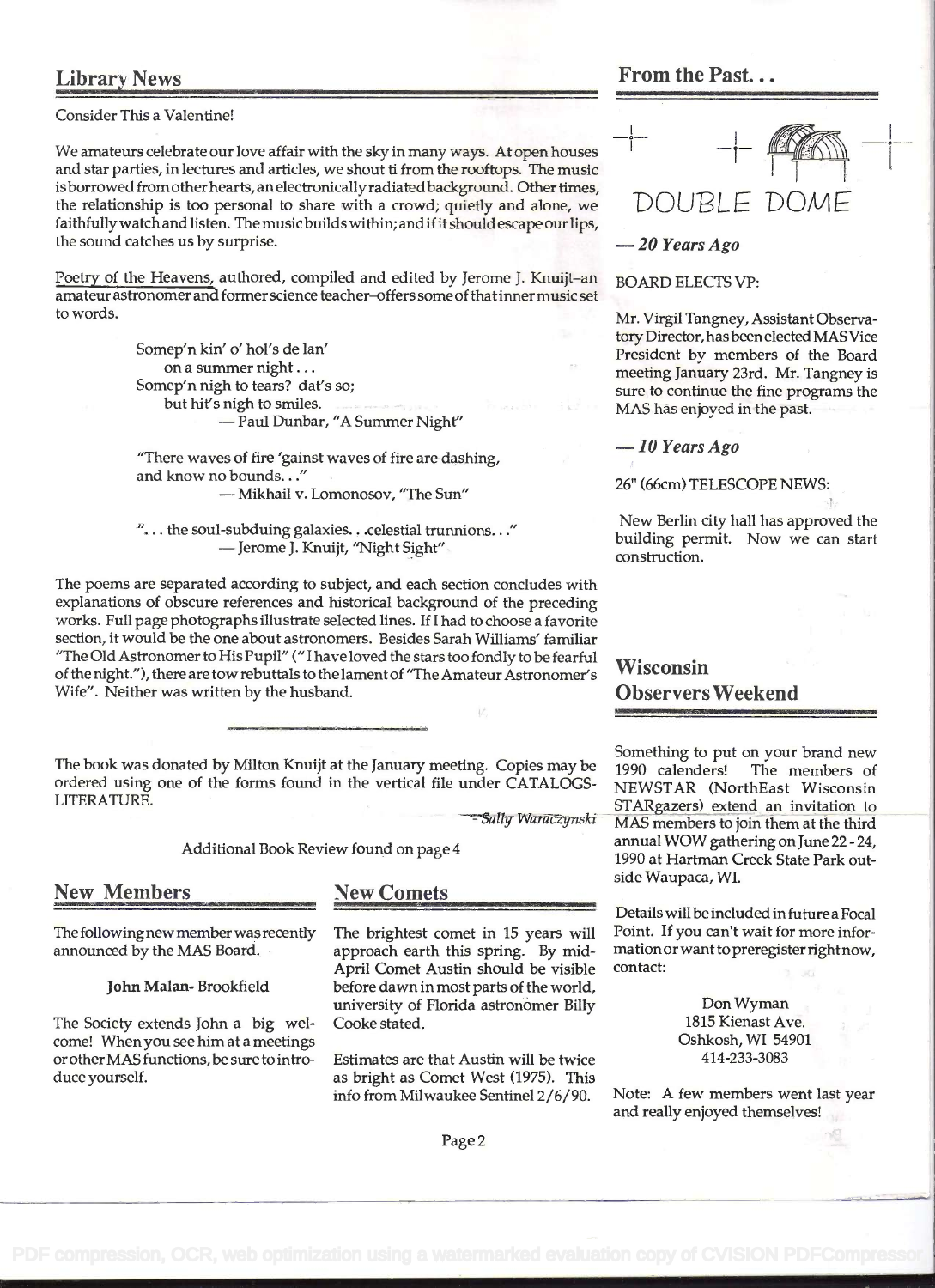

'During the past Holiday Season I did some winter observing but I was disappointed with the many cloudy nights, and when clear, the ever waxing moon as it climbed higher each night, finally reaching its zenith nearly overhead. Why is this bright, winter orb so near the zenith in winter when August's moon had beeñ far beneath the celestial equator? What accounts for this variance in declination during the year?" -Moonpeeper, Milwaukee

Dear Moonpeeper,

First you must realize that a "full" moon occurs at opposition - when the Sun, Earth and Moon are aligned. Rising opposite the setting sun, the full moon cutsacross the night sky shining brightly until itsets with the Earth's rotation and the dazzle of dawn. But the moon's declination- the degree whichit is above or below the celestial equator - is related to the sun's position on the ecliptic.

For example; when the December sun is at its lowest in the southern sky, the fully lit moon lies high overhead in the night sky opposite the position of the noondaysun. And as the sun approaches the celestial equator, so too does the moon in all its phases, but on opposite sides of the ecliptic. Thus, over the year the moon moves from a low inthe southem, summer sky to nearly at the zenith overhead in winter's chilly night. the specific zodiacal constellationwhich the moonbeams (phases and full) emanate from can be found in any monthly sky chart such as those published in Astronomy and Sky & Telescope. And there's a neat thing you can do with an orange, a globe and a flashlight, but maybe I'll save that for another time.

If you have any questions to "Ask the Astronomer" please submit them tothe Focal Point for consideration.

## Calling all Stars...

My IBM PC and I do a great deal of "hacking" around on computer Bulletin Board Services (BBS). There are a lot of excellent astronomical BBS's operating in the U.S. In addition to ASTROFO-RUM on Compuserve, among my favorites are:

#### STARGATE

(The Astronomical League BBS) Phone: (214) 578-7618 Param. 8 bit/Parity: none/1 Stop Bit

You can download a list of Astronomy and Space Bulletin Boards from STAR-GATE. The list is 3+ pages in length andincludes names such as: Scooter's Scientific Exchange, The Comm-post, NASA Spacelink, Open Cluster BBS, Physics Forum, Howard's Notebook, Galaxy Astronet and Stargazers Haven: The ||March 24 Humor Hotel. This is small sampling and these things comeand go like mushrooms after a spring rain so the list is always changing.

NOAA, Space Environment Laboratory Boulder, Colorado Phone: (303) 497-5000 Param.8 bit/Parity: none/I Stop Bit

Reports from NOAA include Solar Reports, HF Radio Propagation Report, Latest Activity Summary, Lates Region Report, A Quick Solar and Geometric Data Report and various news comments.

BBS's can be a great source of excellent free public domain astronomical software as well as a way to electronically link into current information and amateur musings.

-Richard Adduci

For more information contact:

Richard Adduci 2600 Pebble Valley Rd. #E-2 Waukesha, WI 53188

| Keyholders         |                                 |
|--------------------|---------------------------------|
| February 10        | <b>Nick Nichols</b><br>628-4059 |
| February 17        | John Pfannerstill<br>475-6494   |
| February 24        | <b>Terry Ross</b><br>784-2093   |
| March <sub>3</sub> | Gerry Samolyk<br>475-9418       |
| March 10           | Tom Schmidtkunz<br>784-0253     |
| March 17           | Peter Smitka<br>785-0926        |
| March 24           | <b>Virgil Tangney</b>           |

Softwalow Nito

#### Classes in Astronomy

Member Lee Keith teaches astronomy classesatUW -Waukesha. Classes have a \$35 fee each and are open to members and the public.

327-7976

Contact Donald Bracco, Program Coordinator, at UW - Waukesha, phone 521- 5460 during normal business hours. If you have questions about either program, call Lee Keith at 961-8752.

Astronomy With Telescopes: Seeing the Universe with Your Own Two Eyes. Mondays; March 5, 19, 26 & April 2. MAS Observatory, 6:30 - 9:00pm. Registration Deadline is February 28, 1990.

Adventures in Astronomy.

Mondays; April 16, 23, 30, May 7 & 21. MAS Observatory, 6:30 - 8:30pm. Registration Deadline is April 11, 1990.